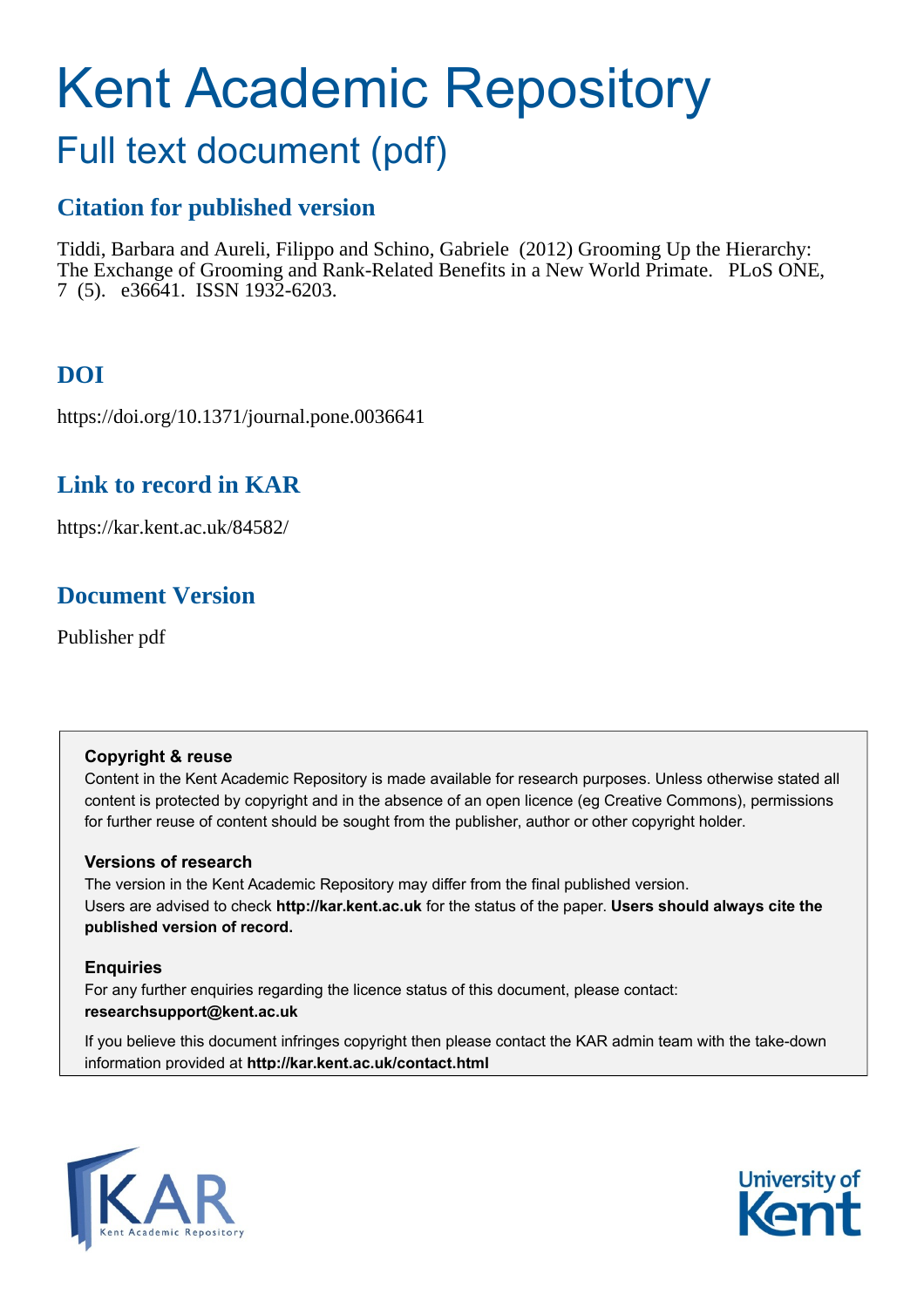# Grooming Up the Hierarchy: The Exchange of Grooming and Rank-Related Benefits in a New World Primate

#### Barbara Tiddi<sup>1,2<sub>\*</sub>¤, Filippo Aureli<sup>1,3</sup>, Gabriele Schino<sup>4</sup></sup>

1 Research Centre in Evolutionary Anthropology and Palaeoecology, School of Natural Sciences and Psychology, Liverpool John Moores University, United Kingdom, 2 Cognitive Ethology Laboratory, German Primate Center, Goettingen, Germany, 3 Instituto de Neuroetologia, Universidad Veracruzana, Xalapa, México, 4 Istituto di Scienze e Tecnologie della Cognizione, C.N.R, Rome, Italy

#### Abstract

Seyfarth's model assumes that female primates derive rank-related benefits from higher-ranking females in exchange for grooming. As a consequence, the model predicts females prefer high-ranking females as grooming partners and compete for the opportunity to groom them. Therefore, allogrooming is expected to be directed up the dominance hierarchy and to occur more often between females with adjacent ranks. Although data from Old World primates generally support the model, studies on the relation between grooming and dominance rank in the New World genus Cebus have found conflicting results, showing considerable variability across groups and species. In this study, we investigated the pattern of grooming in wild tufted capuchin females (Cebus apella nigritus) in Iguazú National Park, Argentina by testing both the assumption (i.e., that females gain rank-related return benefits from grooming) and predictions (i.e., that females direct grooming up the dominance hierarchy and the majority of grooming occurs between females with adjacent ranks) of Seyfarth's model. Study subjects were 9 adult females belonging to a single group. Results showed that grooming was given in return for tolerance during naturally occurring feeding, a benefit that higher-ranking females can more easily grant. Female grooming was directed up the hierarchy and was given more often to partners with similar rank. These findings provide supporting evidence for both the assumption and predictions of Seyfarth's model and represent, more generally, the first evidence of reciprocal behavioural interchanges driven by rank-related benefits in New World female primates.

Citation: Tiddi B, Aureli F, Schino G (2012) Grooming Up the Hierarchy: The Exchange of Grooming and Rank-Related Benefits in a New World Primate. PLoS ONE 7(5): e36641. doi:10.1371/journal.pone.0036641

Editor: Sharon Gursky-Doyen, Texas A&M University, United States of America

Received December 2, 2011; Accepted April 4, 2012; Published May 8, 2012

Copyright: © 2012 Tiddi et al. This is an open-access article distributed under the terms of the Creative Commons Attribution License, which permits unrestricted use, distribution, and reproduction in any medium, provided the original author and source are credited.

Funding: Funding was provided by the University of Rome "La Sapienza." The funders had no role in study design, data collection and analysis, decision to publish, or preparation of the manuscript.

Competing Interests: The authors have declared that no competing interests exist.

\* E-mail: batiddi@gmail.com

¤ Current address: Cognitive Ethology Laboratory, German Primate Center, Goettingen, Germany

#### Introduction

The distribution of grooming among group members is a fundamental aspect of primate sociality with direct implications for social bonding. In addition to its hygienic function [1], contributions from different research fields have promoted the view of grooming as a social tool that facilitates bonding between individuals through neuropeptide-based pain-control mechanisms (see Dunbar for a recent review [2]). For example, the pharmacological blockade of brain opioid receptors increases the need for social comfort and thus the requests for grooming [3,4]; similarly, receiving grooming increases the natural release of brain opioids [5]. In addition, recent studies have provided compelling evidence that social bonds maintained through long-term grooming interactions enhance individual fitness in both female [6,7,8] and male primates [9].

Grooming is considered to be a low-cost service that individuals can exchange for other kinds of benefits [10,11]. While some of these return benefits (e.g., additional grooming) can be provided by any group member, others (e.g., agonistic support) are more easily offered by high-ranking individuals. If grooming is exchanged for benefits best provided by high-ranking individuals, this is likely to affect how animals distribute their grooming among group members. This was first noted by Seyfarth [12], who

proposed a now influential model to explain grooming patterns among female primates. In this model, grooming is assumed to be offered in return for benefits best provided by the highest-ranking females, such as tolerance over food resources and agonistic support during conflicts. In addition, by considering time available for grooming as a limiting factor on social interactions [13], Seyfarth's model predicts that females compete for the opportunity to groom higher-ranking females. Here, assuming that highranking females experience the least competition for preferred partners, they are free to more frequently groom other highranking individuals. In contrast, middle-ranking females have fewer opportunities to access higher-ranking grooming partners because they are out-competed by higher-ranking females; middleranking females thus direct most of their grooming to other middle-ranking females. For the same reason, low-ranking females are primarily limited to grooming other low-ranking individuals. The end result of these processes is that females direct their grooming up the dominance hierarchy and that most grooming occurs between females of adjacent ranks [13,14].

Studies of Old World primates have provided consistent evidence that females direct their grooming up the dominance hierarchy [15]. However, much more controversial is the underlying assumption that females groom others in return for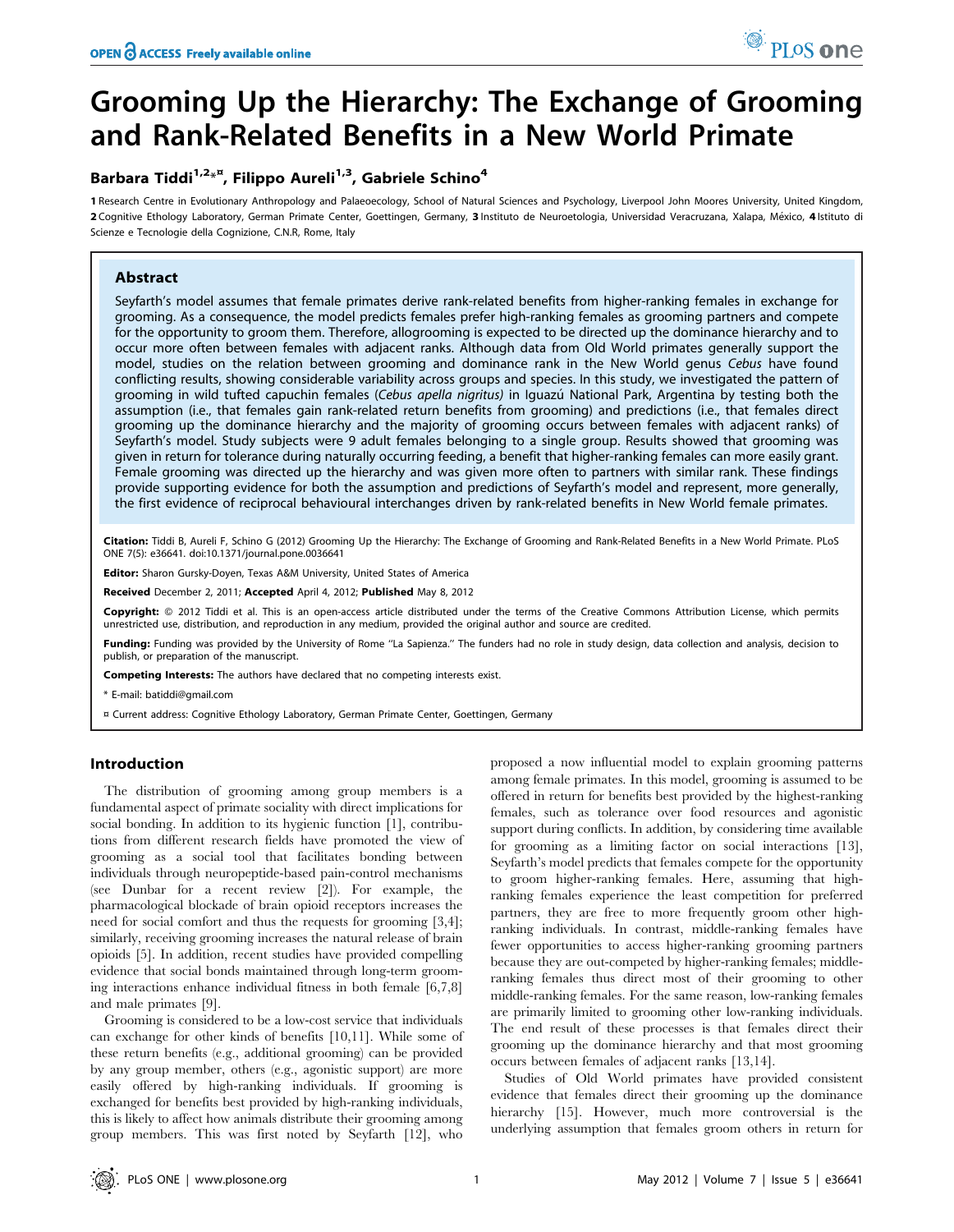rank-related benefits, particularly agonistic support. For instance, evidence of reciprocal interchanges between grooming and support was found in Japanese macaques (Macaca fuscata) [16], but not in chacma baboons (Papio hamadryas ursinus) [17]. Such inconsistency has been partly superseded by a recent meta-analysis including 14 different primate species [18], in which a weak but highly significant correlation between grooming and support was found.

Criticism of Seyfarth's [12] model has stemmed from the view that, given the rarity of agonistic support [19,20], grooming is unlikely to be interchanged for such an uncertain future benefit. However, grooming may be interchanged with commodities other than support [19,20]. Indeed, there is evidence that grooming is associated with other rank-related benefits, such as a reduction of received aggression [21] and an increase in the access to clumped, contestable resources [22,23]. However, efforts aimed at testing Seyfarth's model have remained mostly focused on the interchange between grooming and agonistic support, with only a few studies investigating other forms of rank-related benefits [22,23,24,25].

This study investigated the female-female grooming patterns in a large group of wild tufted capuchin monkeys (Cebus apella nigritus, taxonomically synonymous with Sapajus nigritus) with the aim of testing Seyfarth's model. In particular, this study represents the first attempt in wild New World primates generally, and in the genus Cebus specifically, to analyse grooming distribution in relation to multiple rank-related benefits, namely agonistic support, reduced aggression, and tolerance during feeding. Previous investigations testing the predictions of Seyfarth's model [12] regarding grooming distribution in the genus Cebus have yielded conflicting results. Perry [26] suggested that C. capucinus females groom up the hierarchy following the predictions of Seyfarth's model, whereas the opposite was found in C. olivaceus [27] and *C. apella* [28]. Although these analyses tested the predictions of Seyfarth's model by detailing the distribution of grooming among females in relation to dominance rank, few studies focused on verifying the assumption of the model (i.e., that grooming increases the likelihood of gaining rank-related return benefits; but see [26,29]). Therefore, questions about whether or not females gain benefits by grooming dominant individuals, what



Figure 1. Grooming received in relation to the receiver's ships for females were known [37]. dominance rank. Higher ranks are indicated by higher numerical values.

doi:10.1371/journal.pone.0036641.g001

kind of benefits are received, and the consequences of such exchanges are still open.

The present study aimed at testing both the assumption and predictions of Seyfarth's model. We tested the assumption that tufted capuchin females gained rank-related benefits in return for grooming by examining whether grooming was associated with: a) the increased likelihood of receiving agonistic support (i.e., whether females supported more often those females that groomed them most); b) the reduced likelihood of receiving aggression (i.e., whether females were less often aggressive against those females that groomed them most); c) the increased likelihood of receiving tolerance at food sources (i.e., whether females tolerated preferentially those females that groomed them most). Among the predictions of Seyfarth's model, we tested whether tufted capuchin females directed grooming up the dominance hierarchy, that is whether females gave more grooming to higher- rather than lower-ranking females (Prediction 1); and higher-ranking females received overall more grooming than lower-ranking females (Prediction 2). Then, we tested if competition for preferred grooming partners occurs by examining whether tufted capuchin females directed the majority of their grooming to females of adjacent ranks (Prediction 3); whether higher-ranking females were better able than lower-ranking females to allocate their grooming according to the rank of the recipient (Prediction 4); and whether higher-ranking females performed overall more grooming than lower-ranking females (because grooming allocation in the latter was constrained by dominance relations) (Prediction 5).

#### Materials and Methods

#### (a) Ethics statement

This study was conducted in accordance with the Animal Behaviour Society's guidelines for the treatment of animals in behavioural research and teaching. In addition, permission to conduct research was provided by the Administración de Parques Nacionales in Argentina (no permission ID was given). Data collection was entirely based on observations of fully-habituated, wild groups and did not affect the monkeys' welfare. Because the study was only observational and approved by the local authorities, our institutions did not require an application to the ethics committee.

#### (b) Study subjects

Data were collected between June 2006 and March 2007 in Iguazú National Park, Argentina (25<sup>°40′</sup>S, 54<sup>°30′</sup>W). The park is located in the northwestern side of the waterfalls of the Iguazú River and is characterized by semi-deciduous forest with a humid sub-tropical climate and marked seasonality in daylight duration and temperature [30].

Tufted capuchin monkeys are highly arboreal, medium-sized (2.5–3.6 kg; [31]) New World primates. Tufted capuchins are largely frugivorous, although a considerable portion of their diet consists of insect prey [32]. Study subjects were 9 adult and subadult female capuchins (i.e.,  $\geq 4$  year-old, the age of the first ovulation; [33]) in a fully-habituated group (the Macuco group). Although female dispersal has been reported to some extent in other populations of this species [34], this study population is characterized by multimale-multifemale groups and female philopatry [35]. Because the group has been the subject of continuous investigation since 1991 [36], maternal kin relation-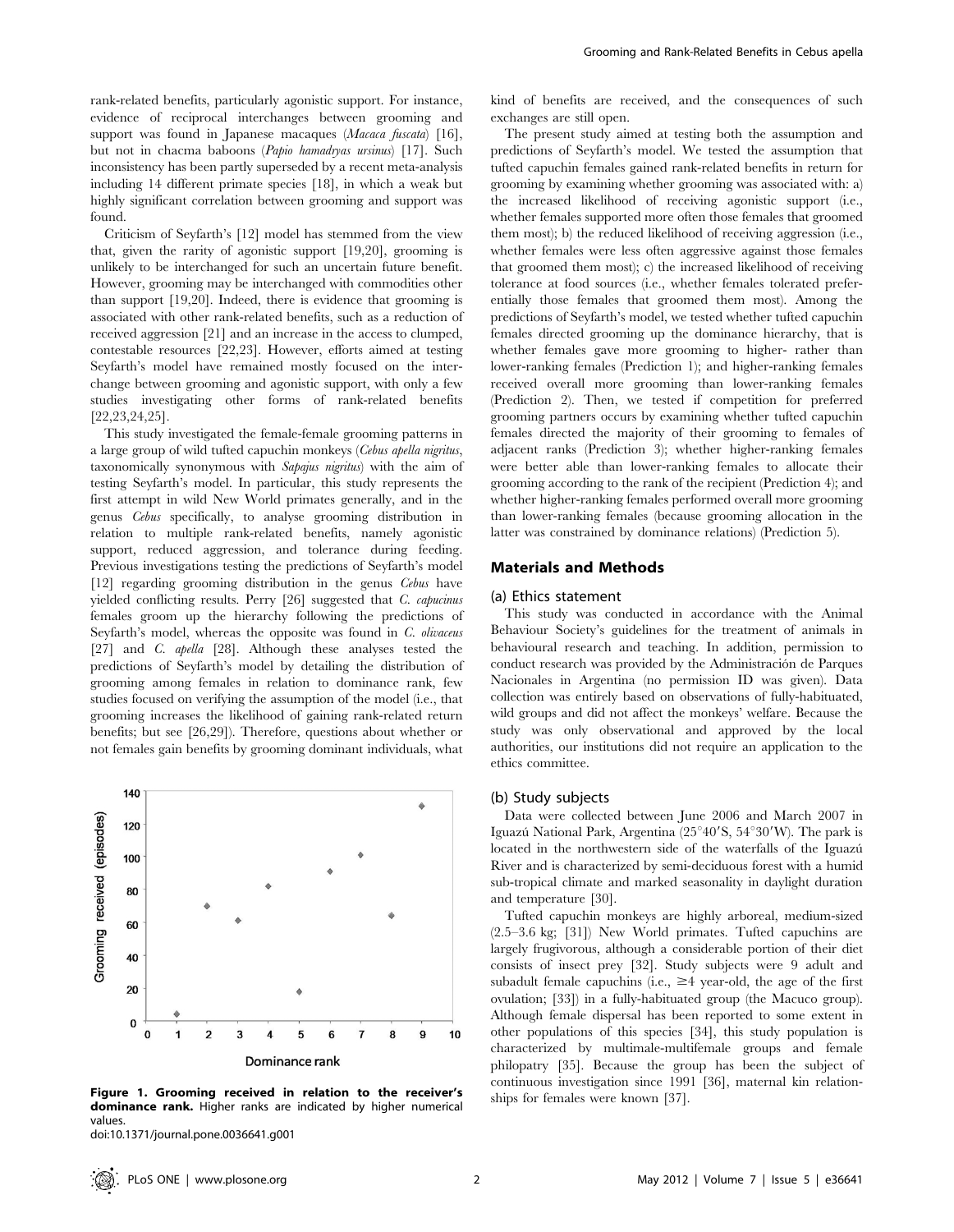#### (c) Data collection

The study group was followed for at least 8 hours per day for up to 25 days per month. Data collection on adult females was based on focal animal sampling, ad libitum sampling and scan sampling [38]. During 5-minute focal animal samples, instances of feeding within 3 m from another study subject were scored every minute, recording the individual identities via instantaneous sampling. A 3 meter distance between the focal subject and other individuals in the vicinity was chosen as a compromise between the maximum distance of food monopolization by dominants (i.e., approximately 10 m: [39]) and the need for good visibility through the dense vegetation. Focal females were chosen based on a random permutation schedule with at least 30 minutes separating samples of the same individual. A concerted effort was made to equalize the amount of observations for each female (total focal observation time varying across females from approximately 7 to 11 hours). Scan samples were conducted every 30 minutes throughout the daily observation period to record whether each visible female subject was foraging (i.e., searching for food items on the immediate substrate). All observed episodes of grooming and aggression (i.e., threats, supplants, chases and physical assaults) involving female subjects were scored ad libitum. Specifically, grooming was recorded noting the timing and duration of all the episodes as well as the identities of the individuals involved. Aggressive interactions could be dyadic or polyadic (in which multiple individuals were involved). For each polyadic aggressive interaction, only the initial aggressor, the initial receiver and the initial supporter were considered, as it is often impossible to determine the beneficiary of support when many individuals are involved. Agonistic support was considered only if it occurred within 30 seconds from the initial aggressive interaction. The supporter could intervene in the ongoing aggressive interaction aiding either the recipient (i.e., victim support) or the initiator of the original aggression (i.e., aggressor support).

#### (d) Data analysis

Dominance ranks and calculation of dyadic scores: Females in the study group were placed in a linear dominance hierarchy based on the direction of dyadic aggressive and approach-avoidance interactions using MatMan 1.1 (Noldus Information Technology 2003; [40]).

Directional dyadic scores of female-female interactions took into consideration the direction of the interaction exchanged between two partners, A and B. Thus, each dyad had two directional dyadic scores for each behaviour: A giving to B, and B giving to A. Directional dyadic scores were calculated considering either all female-female dyads (for grooming and agonistic support) or only

Table 1. Test of Seyfarth's model predictions: attraction to and competition for high-ranking females.

| Independent<br>variables | β-coefficient | t-value | P-value |  |
|--------------------------|---------------|---------|---------|--|
| Rank of receiver         | 0.482         | 2.80    | 0.008   |  |
| Rank distance            | $-0.394$      | $-2.17$ | 0.034   |  |
| Kinship                  | 2.041         | 3.52    | 0.001   |  |

Within-subject linear regression testing whether grooming given (dependent variable) was associated with the rank of the receiver, the rank distance between actor and receiver, and kinship between actor and receiver ( $N = 72$ dyads;  $df = 60$  in all tests).

doi:10.1371/journal.pone.0036641.t001

dominant-subordinate dyads (i.e., half of the directional dyadic scores; for tolerance during feeding and aggression). Such a distinction was needed because of the obvious influence of femalefemale dominance relationships on the distribution of tolerance and aggression (i.e., a subordinate female cannot ''tolerate'' a nearby-feeding dominant female).

Considering a generic dyad A–B, directional dyadic grooming scores of A to B were the total number of grooming episodes given by A to B. Directional dyadic agonistic support scores of A to B were calculated as the number of support cases by A to B divided by the number of opportunities for support, which in turn was the number of aggressive interactions involving B, either as aggressor or as receiver, excluding aggressive interactions between A and B. These scores of agonistic support included all observed episodes of support between two female subjects against any other group member.

Feeding within 3 m from a lower-ranking female was considered as a measure of tolerance by the higher-ranking partner. Therefore, only dominant-subordinate (but not subordinatedominant) dyads were considered for calculations of directional dyadic scores of tolerance during feeding. If A was dominant over B, dyadic scores of tolerance provided during feeding were calculated as the number of times A was observed feeding within 3 m from B during 1-minute instantaneous samples in focal samples of A and B, divided by the total number of instantaneous samples collected during focal samples of A and B. This value was subsequently divided by an estimate of the proportion of time individual A spent feeding (i.e., the number of 30-minute group scans A was observed foraging divided by the number of group scans in which A was visible), allowing for an estimate of the probability of tolerance corrected for the opportunities A had of tolerating B (i.e., the time A spent foraging). Similarly, directional dyadic scores of aggression were calculated considering dominantsubordinate dyads. If A was dominant over B, directional dyadic aggression scores were the total number of aggressive interactions initiated by A against B.

Finally, time spent in proximity by the dyad A–B was calculated as the number of instances A and B were scored in 3 m proximity during 1-minute instantaneous samples divided by the total number of instantaneous samples collected in focal samples of A and B.

Data points included in the analyses were either all femalefemale directional dyadic scores  $(N = 72)$ , or the dominantsubordinate dyadic scores  $(N = 36)$  when analyses included tolerance and aggression.

Testing the assumption of Seyfarth's model: In order to test whether the likelihood of giving support, tolerance during feeding and reduced aggression were associated with grooming received across female-female dyads, three within-subject linear regressions with robust standard errors [41] were run entering dyadic scores of support, tolerance and aggression given as dependent variables and dyadic scores of grooming received and kinship (the values of the relatedness coefficient  $\gamma$ ) as independent fixed effect variables. In order to test the effect of grooming on the three rank-related benefits simultaneously, we also ran a multivariate analysis of covariance (MANCOVA) in which dyadic scores of support, tolerance and aggression given were the dependent variables and dyadic scores of grooming received and kinship were the relevant independent variables. Subject identity was also added as an independent variable in order to obtain a within-subject analysis. Tests of significance were based on Wilk's lambda.

Testing predictions of Seyfarth's model: A within-subject linear regression with robust standard errors [41] was run with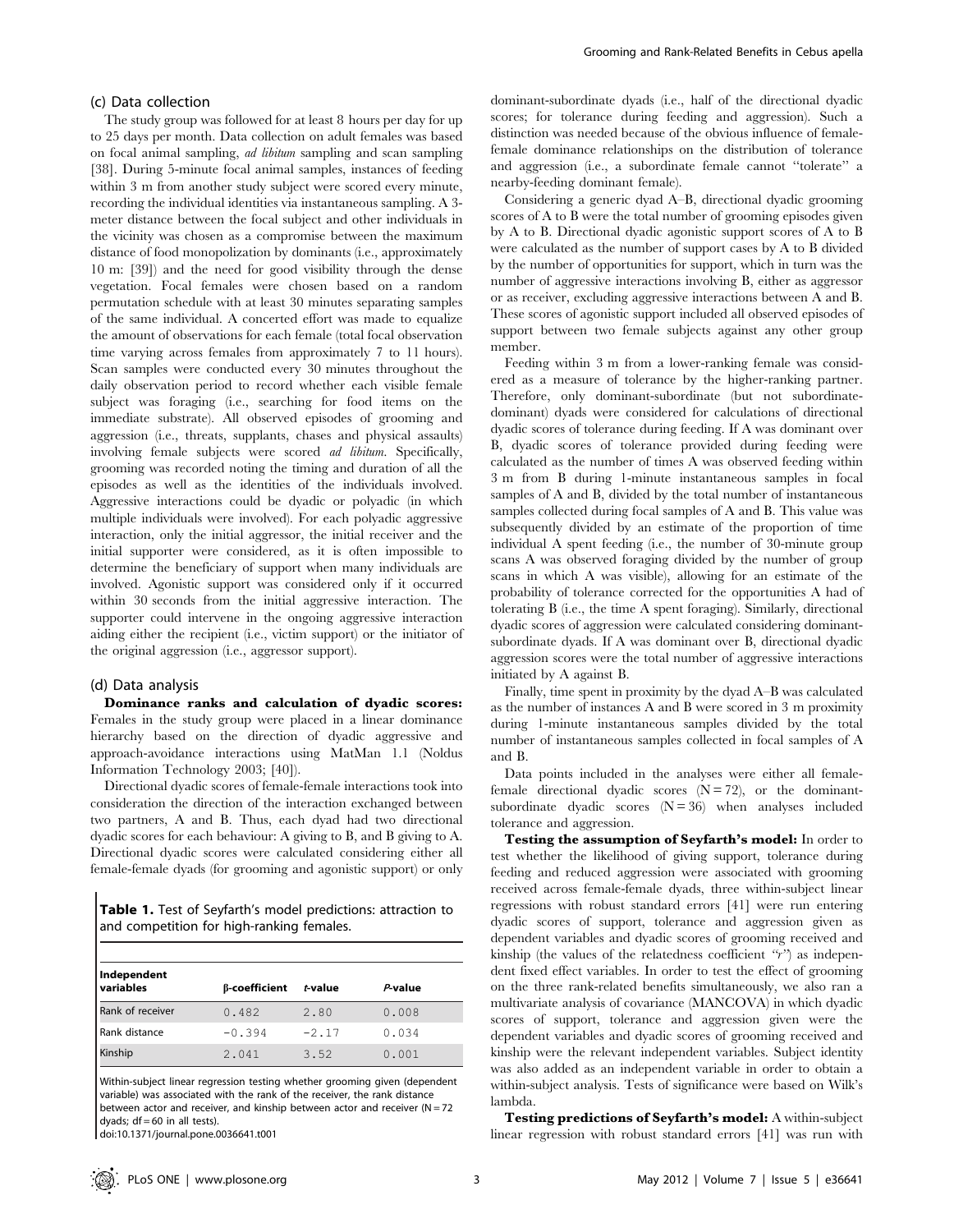grooming episodes given as the dependent variable and recipient's dominance rank, rank distance (calculated as the absolute value of the difference in rank between groomer and recipient) and kinship as independent fixed effect variables (Prediction 1 and 3). In addition, Kendall correlation coefficients were used to evaluate the effect of dominance rank on the total amount of grooming received (Prediction 2) and given (Prediction 5) by females.

To test whether higher-ranking females were better able to allocate their grooming in relation to the rank of the recipient (Prediction 4), for each female a Kendall correlation test between the dyadic grooming score and the rank of the grooming recipient was run. The resulting correlation coefficient for each female was then used as a measure of her distribution of grooming in relation to the rank of the recipient; we then tested the relation between these coefficients and the females' own rank with a Kendall correlation test.

As our statistical analyses on grooming combined data collected via ad libitum and focal sampling, we assessed the potential occurrence of systematic biases by running a linear regression with grooming data recorded ad libitum as dependent variable and grooming data recorded using focal sampling as independent variable. The two variables were strongly correlated  $(\beta = 4.07,$  $z = 11.44$ ,  $R^2 = 0.67$ ,  $p < 0.001$  confirming that *ad libitum* data provided an unbiased estimate of focal data. All statistical analyses were two-tailed and were run using Stata 10.1 (Stata Corp. 2007).

#### Results

#### (a) The assumption of Seyfarth's model

Agonistic support given was not associated with the amount of grooming received  $(\beta = -0.0002, t = -0.11, df= 61, p= 0.911)$ , but females preferentially supported their kin ( $\beta$  = 0.025, t = 2.36,  $df = 61$ ,  $p = 0.022$ ). Thus, females did not preferentially support those females that groomed them most. Likewise, aggression given was not associated with grooming received  $(\beta = -0.012, t = -0.15,$  $df = 24$ ,  $p = 0.882$ ), nor did kinship have a significant relationship with aggression given (kinship:  $\beta = -0.134$ ,  $t = -0.23$ ,  $df = 24$ ,  $p = 0.819$ . Adding time spent in proximity as a further independent variable in this analysis (to control for the opportunities dominants had to behave aggressively) did not change the results (aggression:  $\beta = -0.093$ ,  $t = -1.02$ ,  $df = 24$ ,  $p = 0.314$ ; kinship:  $\beta = 0.082$ ,  $t = 0.23$ ,  $df = 24$ ,  $p = 0.820$ ; time spent in proximity:  $\beta = -0.058$ ,  $t = -0.72$ ,  $df = 24$ ,  $p = 0.475$ ). Therefore, dominant females did not refrain from aggressing those subordinate females that groomed them most. By contrast, tolerance given during feeding was positively associated with the amount of grooming received ( $\beta$  = 0.02, t = 3.35, df = 24, p = 0.003), and kinship had no significant effect ( $\beta$  = 0.06, t = 1.10, df = 24, p = 0.281). Dominant tufted capuchin females thus more often tolerated those subordinate females that groomed them most.

When the three rank-related benefits were analysed simultaneously in a MANCOVA, they resulted to be significantly related both to grooming received  $(A=0.698, F=3.46, df=3.24,$  $p = 0.032$  and to kinship ( $\Lambda = 0.714$ ,  $F = 3.20$ ,  $df = 3.24$ ,  $p = 0.041$ ).

Predictions of Seyfarth's model: Grooming given was positively associated with the receiver's dominance rank (Table 1). Thus, tufted capuchin females preferred to groom higher-ranking individuals (Prediction 1). A positive association between total grooming received and dominance rank showed higher-ranking females received overall more grooming than lower-ranking females (Kendall correlation:  $\tau = 0.555$ ,  $N = 9$ ,  $p = 0.037$ ; Figure 1; Prediction 2).

A negative relation between grooming given and rank distance between grooming partners was found (Table 1), suggesting that



Figure 2. Relation between female dominance rank and ability to groom in relation to the recipient's rank (i.e. correlation coefficients obtained for each female by correlating her grooming with the recipient's rank.) Higher ranks are indicated by higher numerical values. doi:10.1371/journal.pone.0036641.g002

more grooming was given to females with more similar ranks in the dominance hierarchy (Prediction 3). Higher-ranking females were better able than lower-ranking females to allocate their grooming in relation to the rank of the recipient (Kendall correlation:  $\tau = 0.833$ ,  $N = 9$ ,  $p = 0.001$ ; Figure 2; Prediction 4). Additionally, total grooming given was positively correlated with the groomer's dominance rank, indicating that higher-ranking females groomed other females more than lower-ranking females did (Kendall correlation:  $\tau = 0.666$ , N = 9, p = 0.012; Figure 3; Prediction 5).

#### **Discussion**

The results of this study indicate that inter-individual variation in the distribution of grooming among wild female tufted capuchin monkeys is affected by both dominance rank and the potential for



Figure 3. Grooming given in relation to the groomer's dominance rank. Higher ranks are indicated by higher numerical values.

doi:10.1371/journal.pone.0036641.g003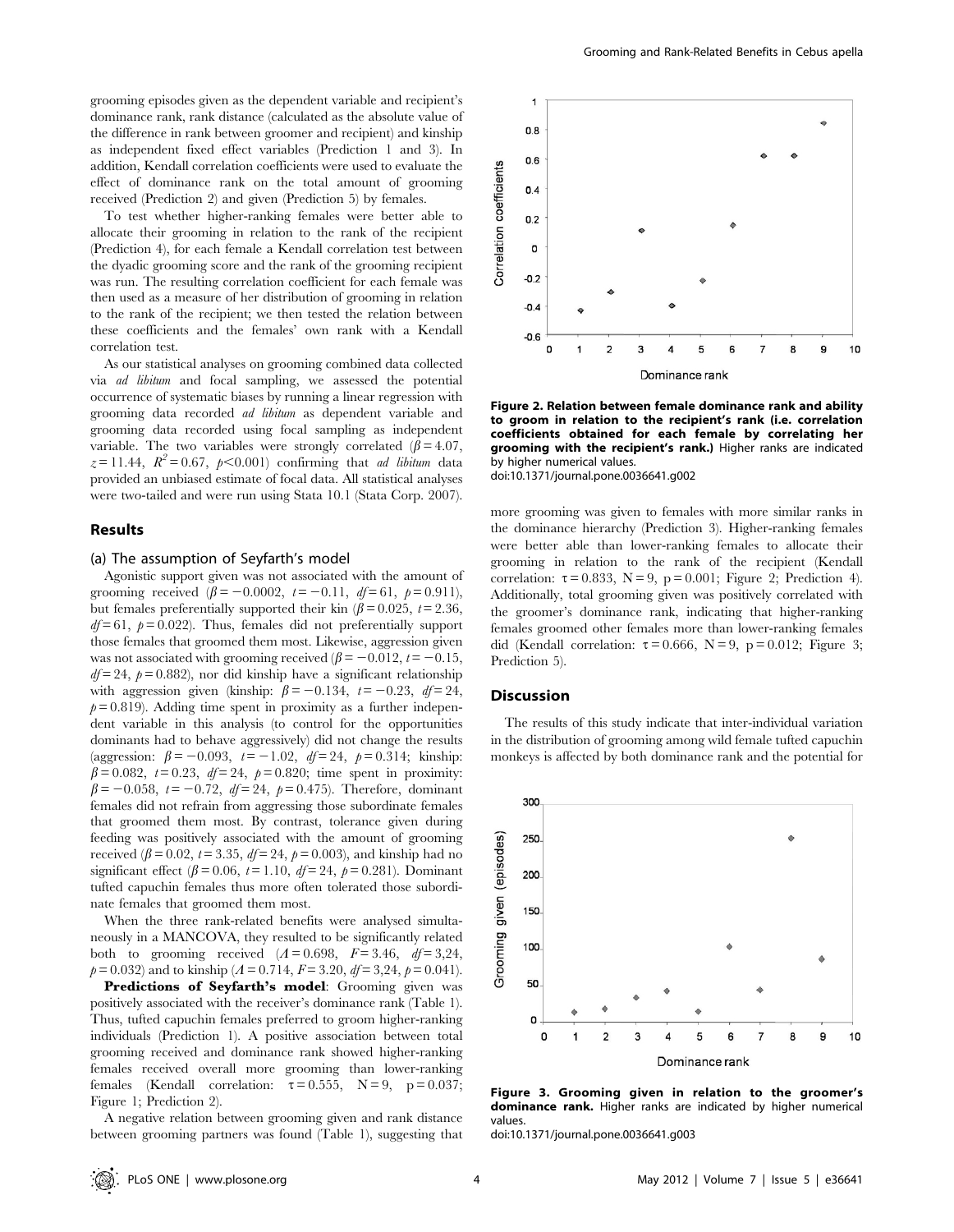exchanges of grooming for rank-related benefits, thus supporting both the assumption and predictions of Seyfarth's model [12]. In accordance with the model's assumption, capuchin females derived rank-related benefits from grooming higher-ranking females in terms of increased tolerance during feeding. Indeed, dominant females preferentially tolerated those females that groomed them most. Supporting the model's predictions [12], capuchin females preferentially directed their grooming up the dominance hierarchy and appeared to compete for access to higher-ranking females as preferred grooming partners.

Higher-ranking females, however, did not appear to provide agonistic support or to reduce aggression in return for grooming. A possible explanation for these results derives from the special role dominant males exert on group social dynamics in capuchin monkeys. Dominant males appear to have a central position in spatial proximity networks, with females competing for gaining social access to them [42]. Previous studies on tufted capuchin social structure have reported a rather despotic alpha male that aggressively affects the spatial position of group members during feeding and monopolizes a large number of mating opportunities [43,44,45]. It is therefore possible that, because females obtain agonistic support from the alpha male, they do not need to trade grooming among themselves for agonistic support.

The published reports of female grooming patterns in the genus Cebus shows considerable variability (see Introduction). The reasons for these inconsistencies are unclear, but several explanations are possible. First, in most studies of capuchin monkeys, kinship was unknown and it was thus impossible to control for such a factor. The results of this study show that kinship exerted a profound influence on behaviour: significant effects of kinship were observed on the distribution of agonistic support and grooming. Similarly, Perry et al. [46] showed that kin-biased social behaviour depends on group size and mean relatedness. It seems, therefore, crucial to include kinship data when examining the distribution of capuchin monkeys' social behaviour. In our study, the effect of kinship was controlled for in all relevant analyses, and the evidence supporting Seyfarth's model could not therefore be a by-product of kinship. Second, the variable results obtained thus far might depend on the relatively small group sizes typical of capuchin species, as small sample sizes inevitably lead to more variable results. Third, the distribution of food resources in terms of abundance and patch size might affect the degree of competition and cooperation among group members and in turn alter the nature of rank-related benefits that can be exchanged for grooming [47]. It is thus important to test the assumption of Seyfarth's model, and not only its predictions. Females may show different tendencies to groom up the hierarchy according to variation in the steepness of the dominance gradient, and thus exhibit different patterns in the interchange with grooming (i.e.,

#### References

- Pérez A, Veà JJ (2000) Functional implications of allogrooming in Cercocebus torquatus. International Journal of Primatology 21: 255–267.
- 2. Dunbar RIM (2010) The social role of touch in humans and primates: Behavioural function and neurobiological mechanisms. Neuroscience & Biobehavioral Reviews 34: 260–268.
- 3. Schino G, Troisi A (1992) Opiate receptor blockade in juvenile macaques: Effect on affiliative interactions with their mothers and group companions. Brain research 576: 125–130.
- 4. Martel FL, Nevison CM, Simpson MJA, Keverne EB (1995) Effects of opioid receptor blockade on the social behavior of rhesus monkeys living in large family groups. Developmental psychobiology 28: 71–84.
- 5. Keverne EB, Martensz ND, Tuite B (1989) Beta-endorphin concentrations in cerebrospinal fluid of monkeys are influenced by grooming relationships. Psychoneuroendocrinology 14: 155–161.
- Silk JB, Alberts SC, Altmann J (2003) Social bonds of female baboons enhance infant survival. Science 302: 1231–1234.

grooming for grooming when the dominance gradient is shallow and grooming for rank-related benefits when dominance is steep; [48,49]). Indeed, this pattern of within-species variation was found in a comparative analysis of 38 social groups belonging to 16 primate species [50]. Finally, it is possible that dominance affects capuchin females' sociality to a lesser extent than indicated in many Old World primates [51]. Indeed, dominance relationships appear to be less rigidly enforced and rates of aggression are typically lower in capuchin monkeys than in most macaques, baboons and vervet monkeys [52,53].

The present study provides the first clear evidence for the interchange of grooming for rank-related benefits (i.e., tolerance during feeding) in wild New World monkeys. Thus far, analyses of the interchange of grooming for rank-related benefits in primates have focused mostly on agonistic support. In this study, we tested the assumption of Seyfarth's model by examining the relation between grooming and multiple forms of rank-related benefits. Our findings suggest that investigating other forms of rank-related benefits may prove fruitful because it is only when the assumption of the model are met that its predictions are expected to hold [27].

In conclusion, even though the relationship between grooming distribution and the acquisition of rank-related benefits warrants further consideration, results from our study highlight two important aspects. First, when testing the social function of grooming, different forms of return benefits should be considered [20]. Second, models initially designed for explaining grooming distribution in Old World primates may have a broader applicability than previously thought (but see [28]). In particular, Seyfarth's predictions on attraction to dominant individuals and competition among partners may successfully explain grooming patterns in New World primates as well, although the kinds of benefits granted by dominant females may differ.

#### Acknowledgments

We thank Charles Janson, Mario Di Bitetti, Julia Fischer and Brandon Wheeler for valuable discussions. Comments by two anonymous referees and Brandon Wheeler significantly improved this manuscript. We also thank the Delegación Tecnica of the Argentine Administration of National Parks and the Centro Investigaciones Ecologicas Subtropicales (CIES) for permission to conduct fieldwork and for logistical support. Fieldwork was carried out with the valuable assistance of Celia Baldovino, Clara Scarry, Fermino Silva, Brandon Wheeler and especially Eugenia Polizzi di Sorrentino, who contributed to data collection.

#### Author Contributions

Conceived and designed the experiments: BT FA GS. Performed the experiments: BT. Analyzed the data: BT. Contributed reagents/materials/ analysis tools: BT FA GS. Wrote the paper: BT FA GS.

- 7. Silk JB, Beehner JC, Bergman TJ, Crockford C, Engh AL, et al. (2009) The benefits of social capital: close social bonds among female baboons enhance offspring survival. Proceedings of the Royal Society B: Biological Sciences 276: 3099–3104.
- 8. Silk JB, Beehner JC, Bergman TJ, Crockford C, Engh AL, et al. (2010) Strong and consistent social bonds enhance the longevity of female baboons. Current Biology 20: 1359–1361.
- Schülke O, Bhagavatula J, Vigilant L, Ostner J (2010) Social bonds enhance reproductive success in male macaques. Current Biology 20: 2207–2210.
- 10. de Waal FBM (1997) The chimpanzee's service economy: Food for grooming. Evolution and Human Behavior 18: 375–386.
- 11. Schino G, Aureli F (2009) Reciprocal altruism in primates: partner choice, cognition and emotions. Advances in the Study of Behavior 39: 45–69.
- 12. Seyfarth RM (1977) A model of social grooming among adult female monkeys. Journal of Theoretical Biology 65: 671–698.